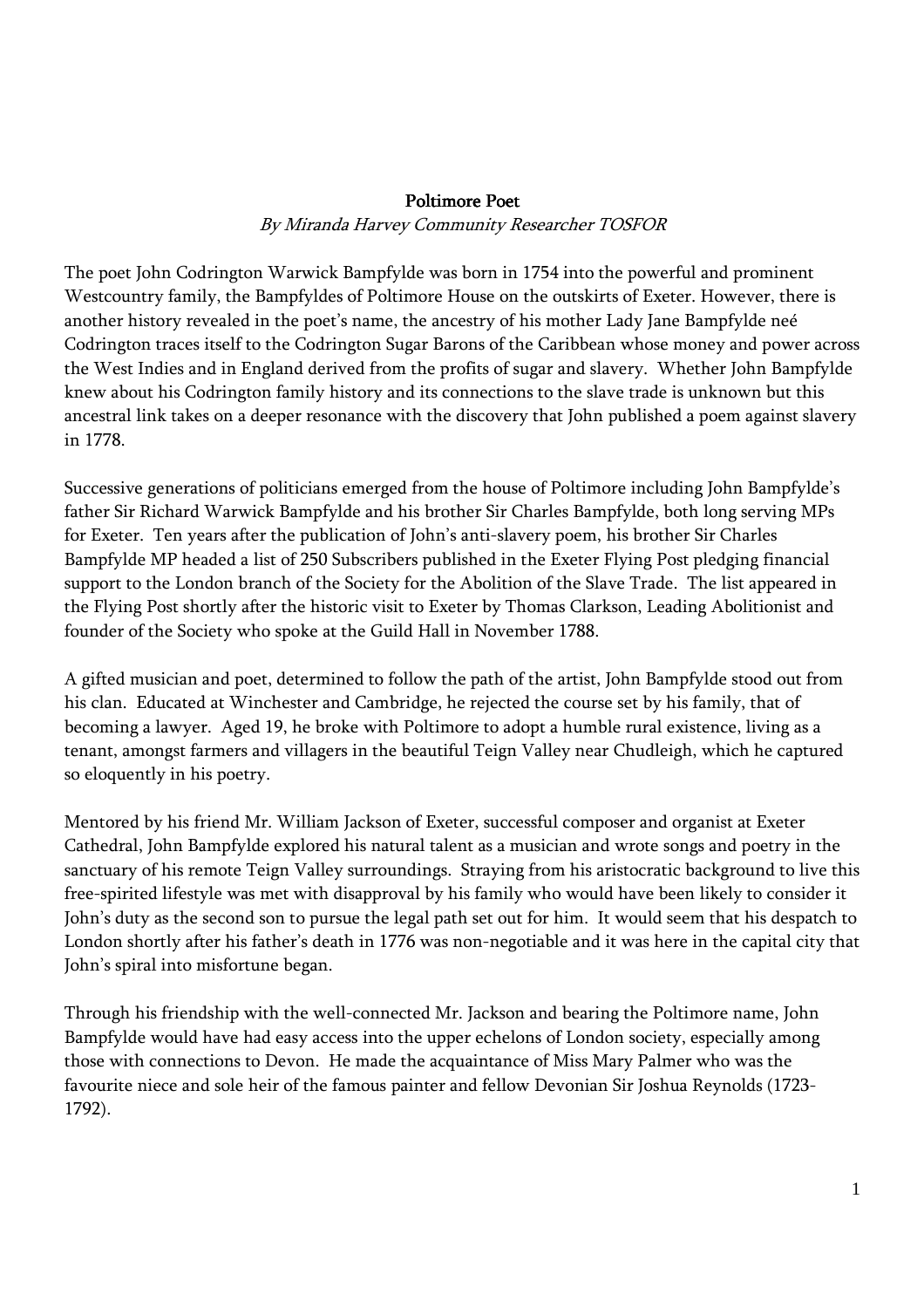John fell passionately in love with her, what Mary's true feelings were for the young poet remains a mystery, although it is known that she rejected his marriage proposal and latterly became intimidated by his relentless pursuit of her. Sir Joshua would not have approved the match of his dearest niece to an erratic second son thus far without real prospects and little more than idealism and poetic sensibilities to recommend him. John's love for Mary became an obsession, the *amour fou* or 'mad love' that defies all reason. The course was set for John's descent into self-destruction; he began to lead a dissipated life in the city and his behaviour became increasingly unpredictable, sometimes violent. He infamously smashed the windows of Sir Joshua's London residence at Leicester Fields, when he was refused admittance to see Miss Palmer, for this act he was dealt a short spell in Newgate prison.

The Reynolds portrait of John Bampfylde with his friend the satirist George Huddesford was completed in 1778 which was also the year in which John Bampfylde published his collection of poetry 'Sixteen Sonnets'. Although dedicated to his beloved Mary, the sonnets were not mere paens to Miss Palmer. The poet's reflections on love feature here but also matters of social and moral conscience. Such an example is Sonnet VIII "On the Abbé Reynall's History of the Establishments in the East and West Indies".

The voluminous history created by the French writer Abbé Guillaume Thomas Raynal (1713 –1796) was the work of many Enlightenment era writers. Slavery, commerce, religion, and the customs and culture of indigenous peoples are discussed from the perspective of the French Enlightenment. This book helped develop the framework for the abolitionist movement in the second half of the eighteenth century. Raynal and his collaborators argued that slavery was contrary to nature and therefore universally wrong. For its challenge to colonial policy and the inhumanity of slavery, the book was banned in Raynal's native France, and at the time of the poem's publication Raynal was already living as an exile in Germany.

Translated into English in 1776, the book's notoriety quickly made it a bestseller. That John Bampfylde dedicated a sonnet to Raynal tells us that the poet's encounter with this book influenced him and by publicly supporting it, he was nailing his colours to the mast in support of the anti-slavery movement. This poem has its place in the canon of eighteenth century anti-slavery poetry alongside the poems of such literary luminaries as Coleridge and Southey, who both admired the work of John Bampfylde.

Tragically, John Bampfylde was not to fulfil his potential as a poet or musician. Aged just 24, he succumbed to mental illness and was confined to a private mental asylum in London for the rest of his life. He was institutionalised for twenty years, recovering his mind briefly at the end of his life, but by then he was already dying of consumption. The pathos of his return to lucidity only to have to face his own mortality closes the story of John Bampfylde who died at the age of 43. Much of the poet's life remains an enigma which makes the 'Sixteen Sonnets' he published shine all the more brightly.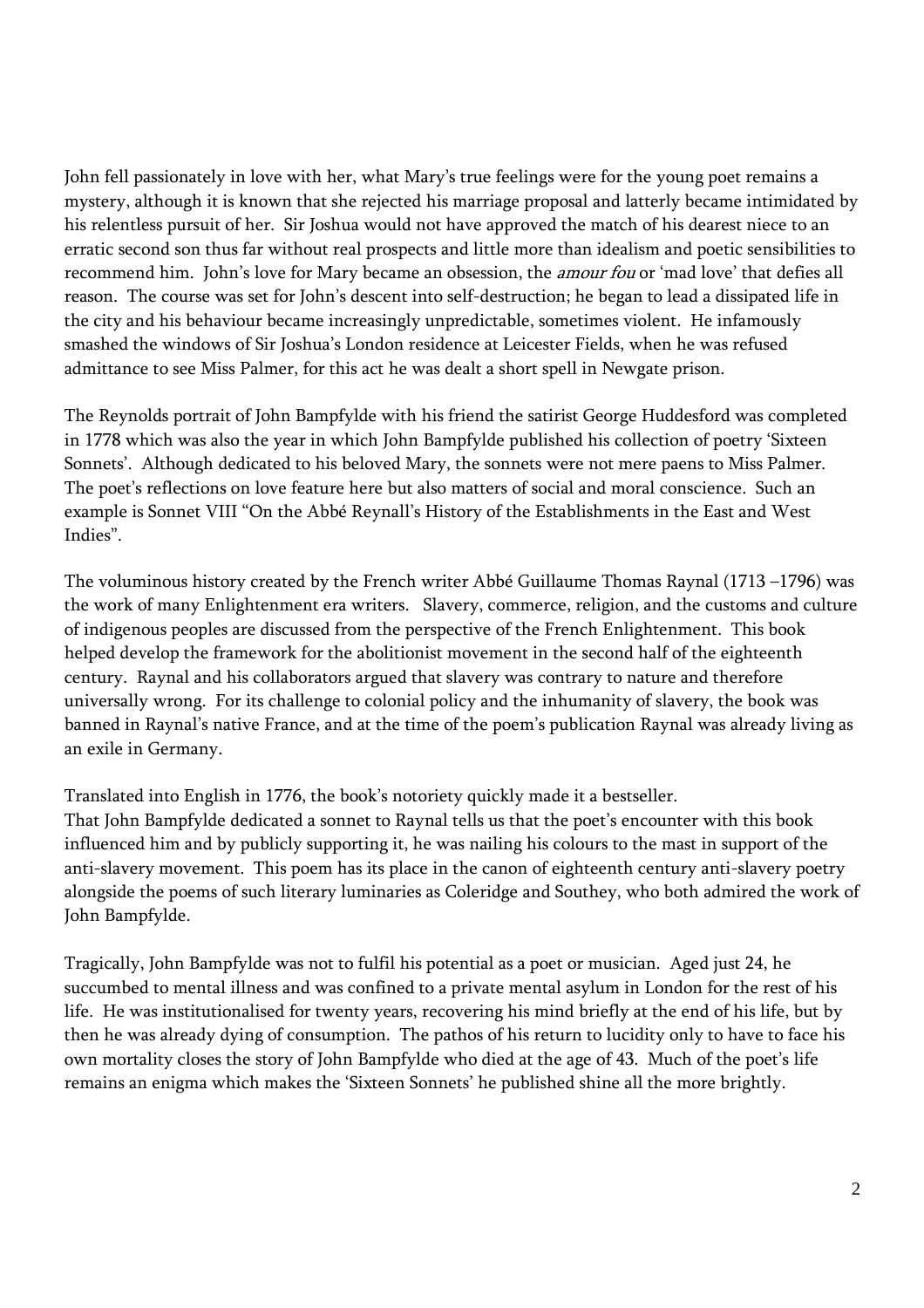## **GALLERY**



© National Portrait Gallery, London, ref. NPG D36366

(i) George Huddesford and John Codrington Warwick Bampfylde, mezzotint, (circa 1778), after Sir Joshua Reynolds' portrait. The poet John Bampfylde is on the right, his close friend the satirist and artist George Huddesford on the left. This double portrait of friendship between two talented and contrasting young men is the only known image of the poet John Bampfylde. The original oil painting is in the collection of the Tate Gallery.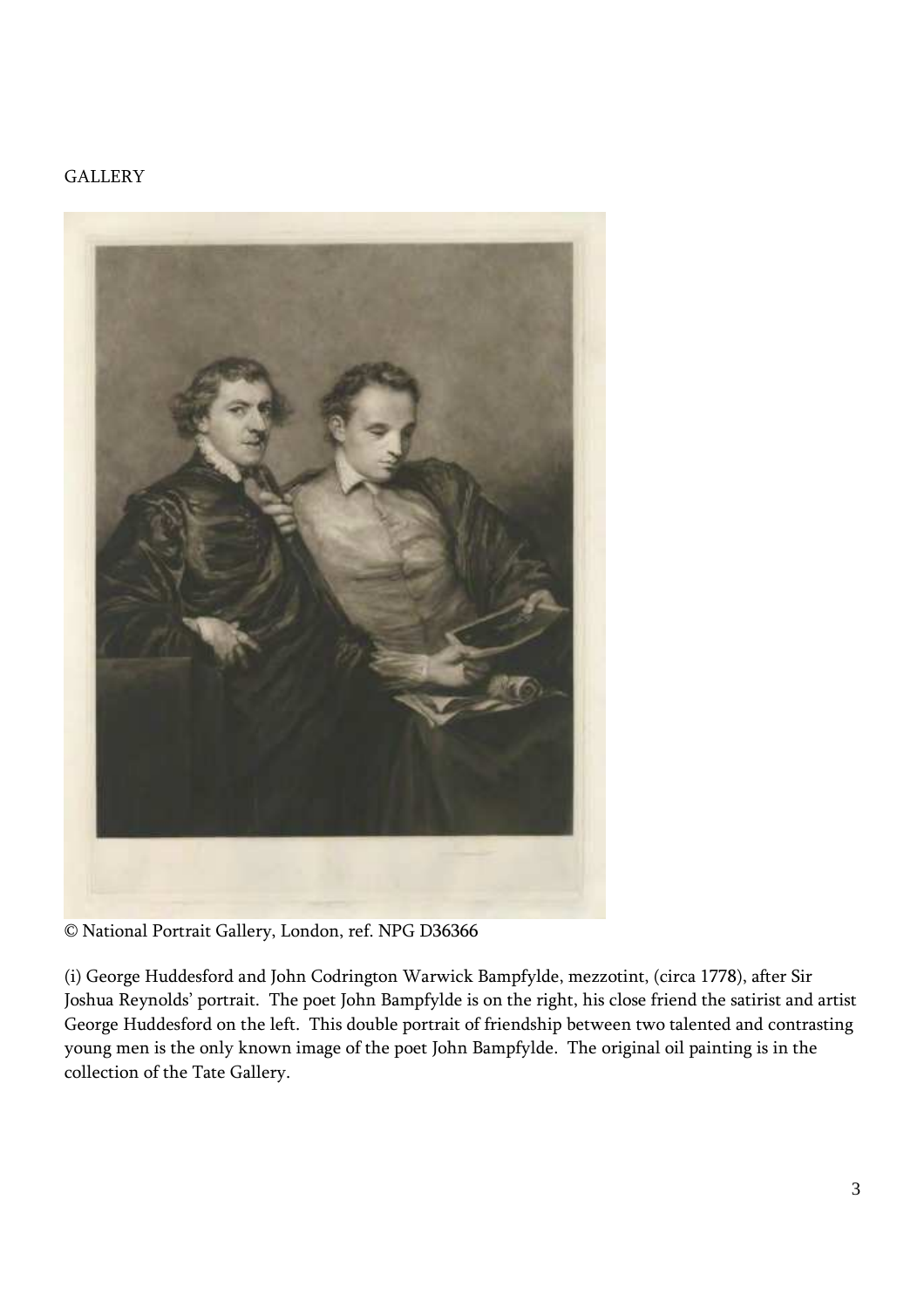

© National Portrait Gallery, London, ref. D4366

(ii) Mary (née Palmer), Marchioness of Thomond (1751-1820) by Samuel William Reynolds, after Sir Joshua Reynolds mezzotint, published 1821. John Bampfylde's 'Sixteen Sonnets' begin with the quarter page homage: "To Miss Palmer, these sonnets, which have been honoured with her approbation, are dedicated by her very sincere and devoted humble servant, JOHN BAMPFYLDE". This ethereal and muse-like image of Mary perhaps embodies the idealized vision the young poet had of her.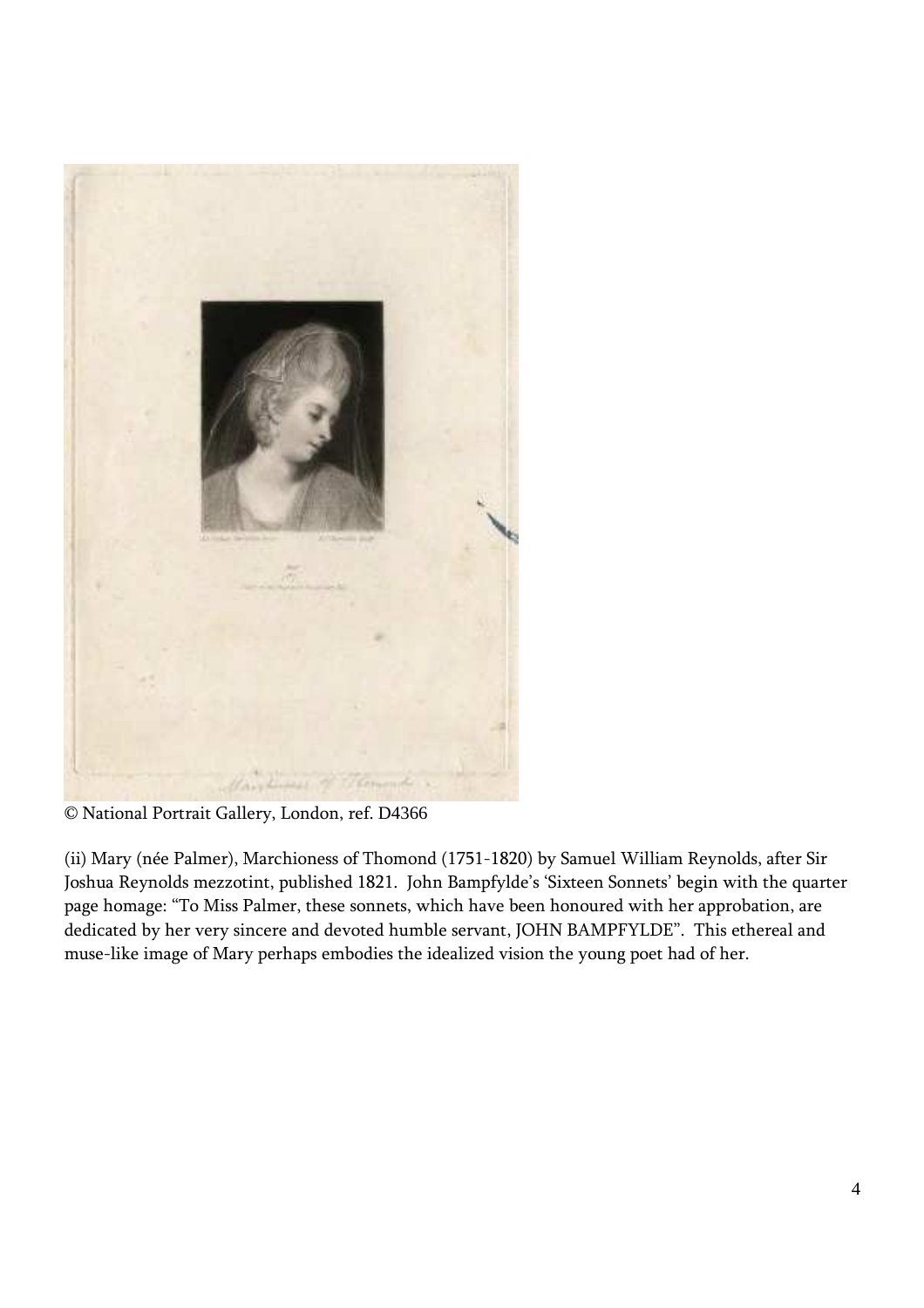

© National Portrait Gallery, London, ref. D14550

Mary (née Palmer), Marchioness of Thomond by William Bond, after Sir Thomas Lawrence, stipple engraving (1794-1795). Mary and her sister came to live in London with their bachelor uncle Sir Joshua Reynolds in 1773 after the death of their father Sir John Palmer. Mary married Murrough O'Brien, 1st Marquess of Thomond (1726-1808), on the 25<sup>th</sup> February 1792. Sixteen years her senior, Murrough O'Brien was an Irish peer, soldier and politician with a love of high-living, gambling and drinking. Another significant male figure in Mary's life was the Irish politician, author and orator Sir Edmund Burke who was her guardian. Mary was the chief beneficiary of Sir Joshua Reynolds' estate (estimated at £100,000) and was able to pay off her husband's debts. She had no children and died in 1820, leaving the remainder of her wealth to her younger sister Theophila.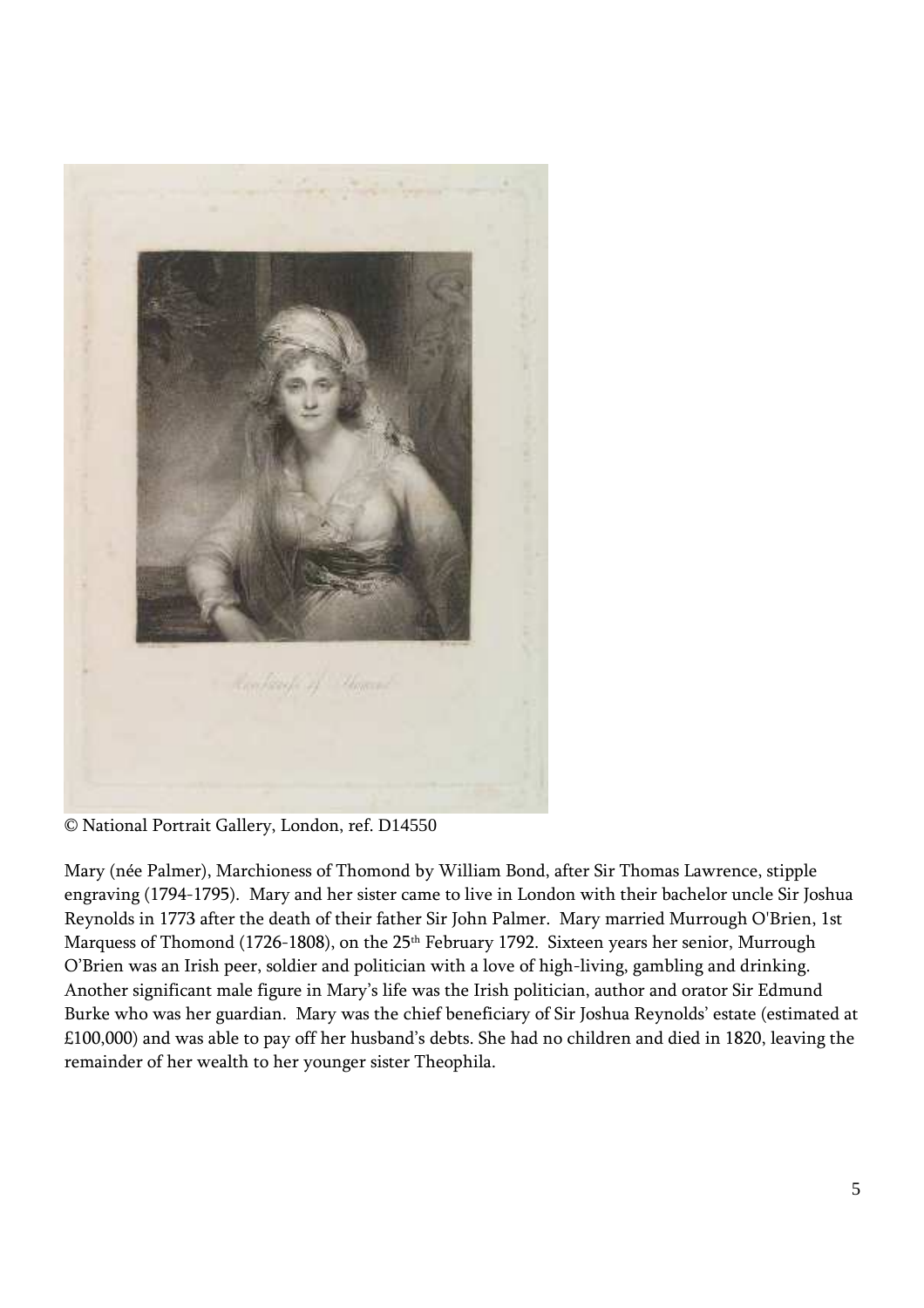Sixteen Sonnets $<sup>1</sup>$ </sup> John Bampfylde

[8]

Sonnet VIII

## **On the Abbé REYNALLS's History of the Establishments in the East and West Indies.**

Friend to the wretch, great Patron of Mankind, Born to enlighten and reform the age; Whose energetic and immortal page, From Nature's laws, hath every art combin'd Of mildest policy; whose soul refin'd, Melts at the Slave's big tear, with generous rage Dares to assert his rights, his griefs assuage, And mould to industry the savage mind. Tutor'd by thee, the nations blest shall see Unbounded Commerce, Wealth and Peace arise, And Truth, and spotless Faith, and Liberty: Nor shall thy latest moment want the meed Of praise and joy serene, which virtuous deed Procures from Heaven for the Good and Wise.

<u>.</u>

<sup>&</sup>lt;sup>1</sup> London: Printed by J. Millidge; and sold by D. Prince, of Oxford; Messrs. Merrill and Co. Cambridge; and D. Browne, at Garrick's Head, in Catherine Street, in the Strand. 1778. [Price One Shilling]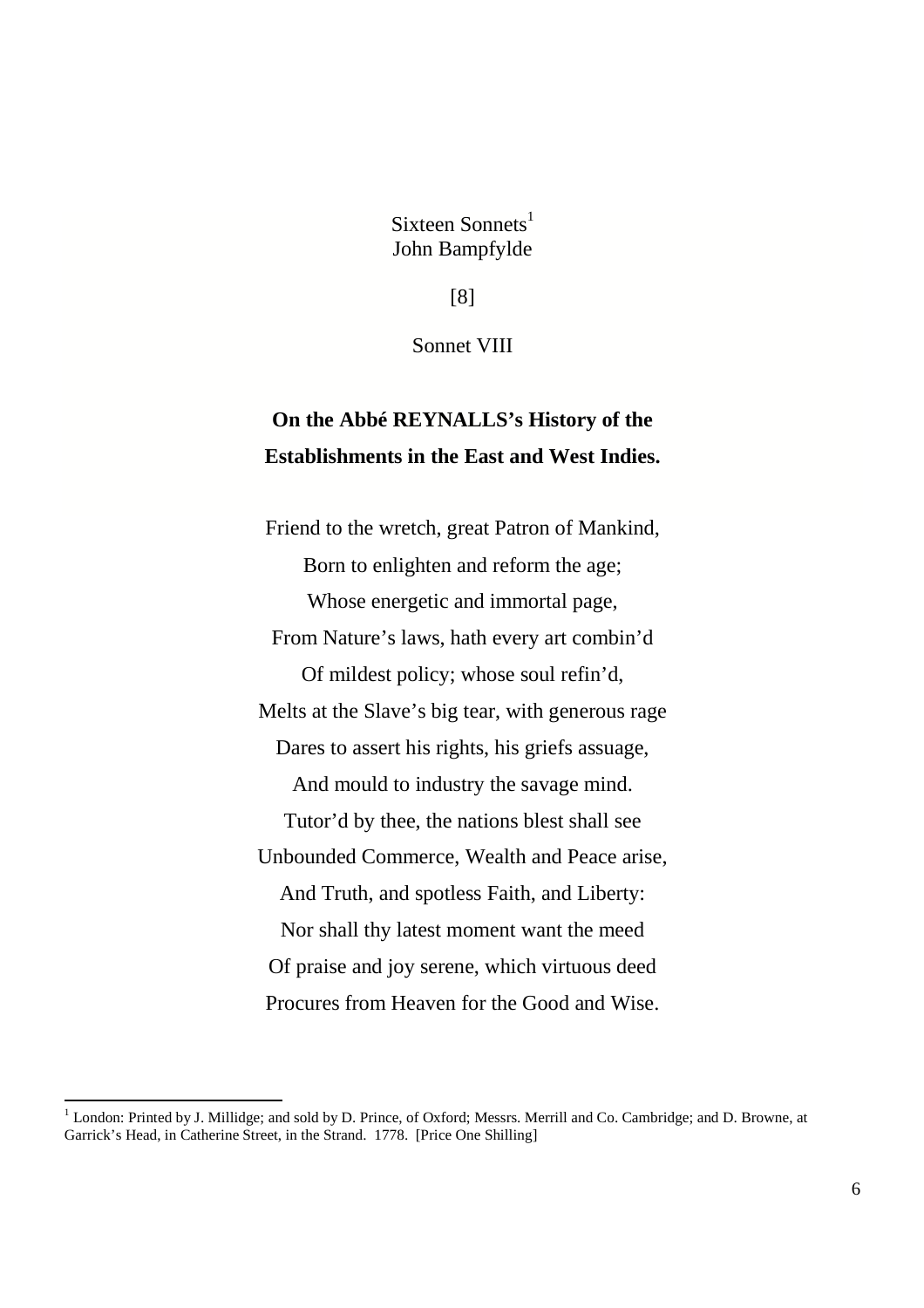

Frontispiece "Esclaves conduits par des marchands" [Slaves driven by merchants] and title page of the third volume of Raynal's 'L'Histoire *philosophique et politique des établissements et du commerce des* Européens dans les deux Indes '[A Philosophical and Political History of the Settlements and Trade of the Europeans in the East and West Indies] J.-L. Pellet, Genève, 1780